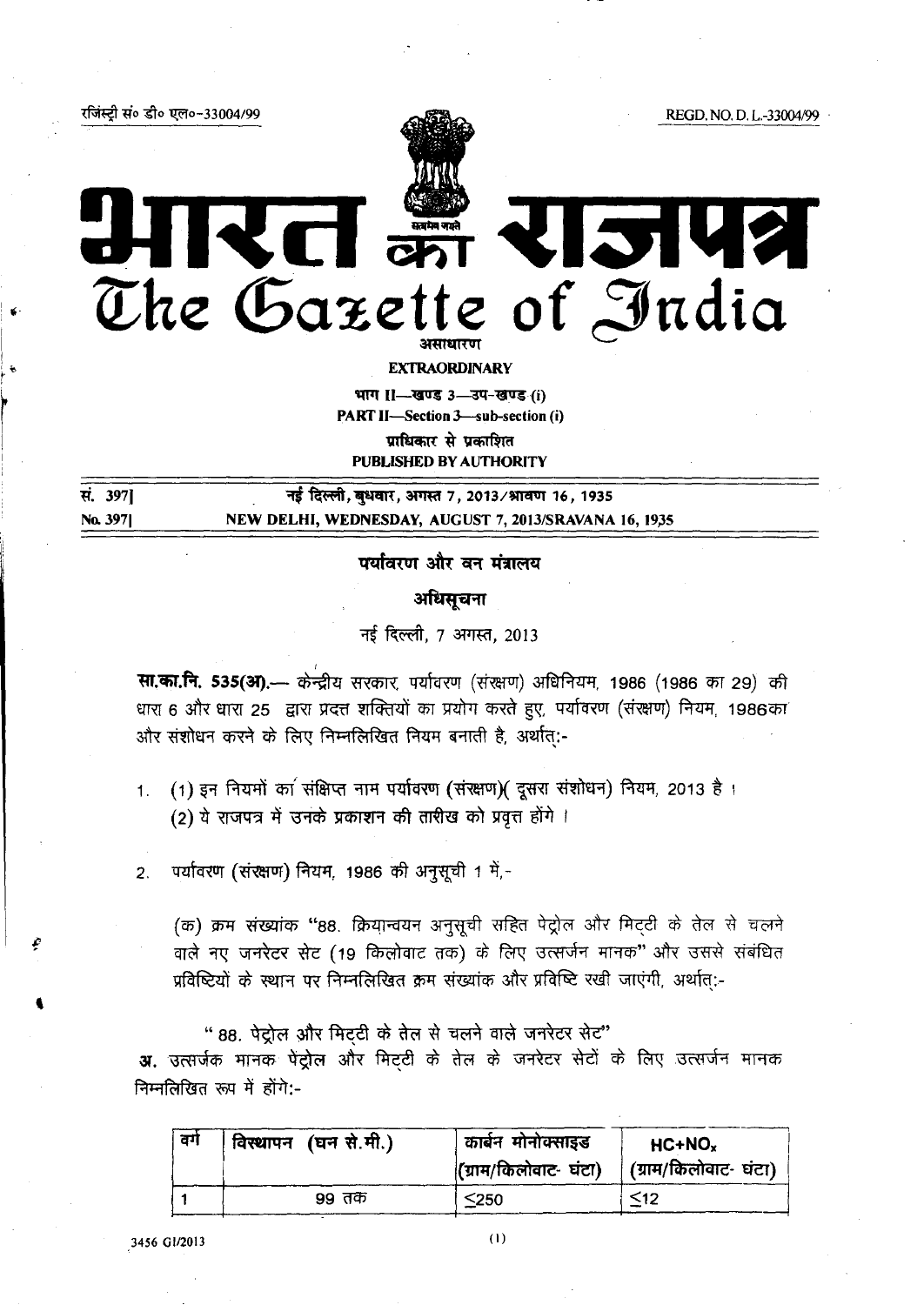THE GAZETTE OF INDIA: EXTRAORDINARY

[PART II-SEC.  $3(i)$ ]

| 99 से  225 तक | $\leq$ 250 |  |
|---------------|------------|--|
| >225          | $\leq$ 250 |  |

(i) परीक्षण पद्धति एसएई जे 1088 में यथा विनिर्दिष्ट (100 प्रतिशत भार के लिए 0.3, 75 प्रतिशत भार के लिए 0.5 और 50 प्रतिशत भार के लिए 0.2 का भार गुणक) होगी और मापन आईएसओ 8178: भाग 4 के अधीन विनिर्दिष्ट डी1-3 चक्र होगी:

(ii) निम्नलिखित संस्थानों में कोई विनिर्माण अवस्था में पेट्रोल या मिट्टी तेल आधारित जनरेटर सेटों के लिए उत्सर्जन मानक परीक्षण करेंगे और प्रमाणित करेंगे, अर्थात:-

(क) ओटोमोटिव रिसर्च एसोसिएशन ऑफ इंडिया. पुणे ( महाराष्ट्र);

(ख) इंटरनेशनल सेंटर फॉर आटोमोटिव टेक्नोलॉजी, मानेसर (हरियाणा);

(ग) भारतीय तेल निगम, अनुसंधान और विकास केन्द्र, फरीदाबाद, (हरियाणा);

(घ) भारतीय पेट्रोलियम संस्थान, देहरादून ( उत्तराखंड); और

(ङ) यान अनुसंधान विकास संस्थापन, अहमदनगर, ( महाराष्ट्र) ।

(iii) इस अधिसूचना के प्रकाशन की तारीख से पूर्व जारी और 31 मई, 2014 या उसके पश्चात् तक विधिमान्य उत्सर्जन मानकों के संबंध में उत्पादन प्रमाण पत्रों के प्रकार के अनुमोदन और पुष्टिकरण संबंधित प्रमाणन अभिकरणों द्वारा उपर्युक्त पुनरीक्षित संनियमों को विचार में लेते हुए पुनः जारी करेंगे ।

आ. **शोर सीमा-(i)** पेट्रोल और मिट्टी के तेल से चलने वाले नए जनरेटर सेटों के लिए शोर सीमा निम्नलिखित अनुसार होगी:-

|                    | शोर सीमा |
|--------------------|----------|
| ' ध्वनि शक्ति स्तर | dBA      |
| ∟wa                | 86       |

(ii) निम्नलिखित संस्थानों में से कोई पेट्रोल या मिट्टी के तेल जनरेटरों के लिए शोर ' प्रकार अनुमोदन' और उत्पादन की पुष्टिकरण का सत्यापन करेंगे, संनियमों के लिए अर्थात:-

(क) ओटोमोटिव रिसर्च एसोसिएशन ऑफ इंडिया, पुणे (महाराष्ट्र);

(ख) इंटरनेशनल सेंटर फॉर आटोमोटिव टेक्नोलॉजी, मानेसर (हरियाणा);

(ग) फ्लूड कंट्रोल रिसर्च इंस्टीट्यूट, पालघाट (केरल);

(घ) द नेशनल टेस्ट हाउस, गाजियाबाद (उत्तर प्रदेश);

(ङ)) द नेशनल ऐरोस्पेस लेबोरेट्री, बैंगलोर, (कर्नाटक) और

(च) द नेवल साइस एंड टेक्नोलॉजी लेबोरेट्री, विशाखापटनम (आंध्र प्रदेश) ।

#### इ. साधारण शर्ते

1. लागू होना- भारत में विनिर्मित या आयातित पेट्रोल और मिटटी के तेल का उपयोग करने वाले सभी नए जनरेटर सेटों को प्रविष्टि अ और प्रविष्टि आ में निर्दिष्ट उत्सर्जन और शोध से निर्दिष्ट नियत अनुबंध लागू होंगे:

 $\overline{2}$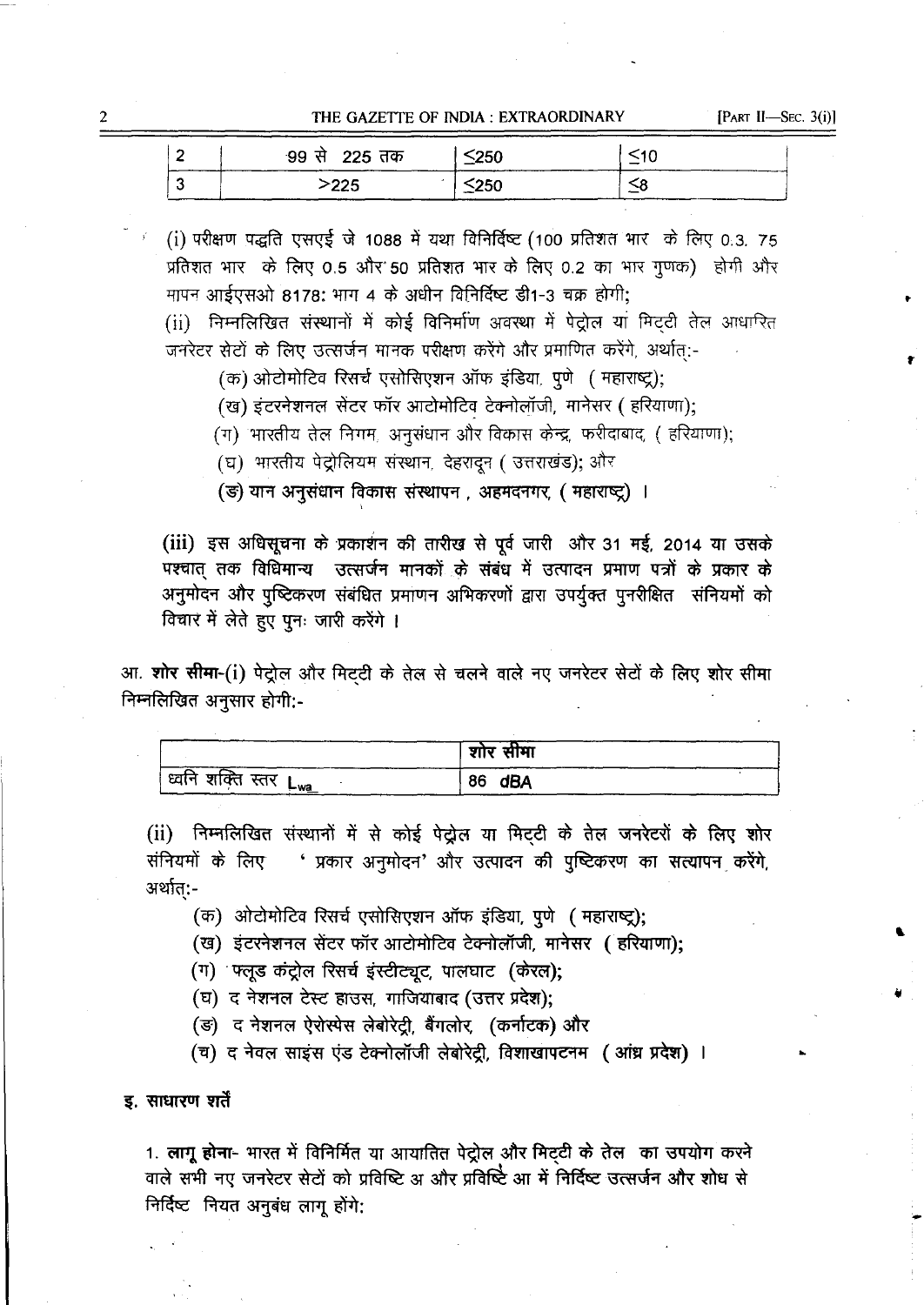परंतु यह उपबंध निम्नलिखित को लागू नहीं होगा,-

(क) भारत से बाहर निर्यात के प्रयोजनों के लिए विनिर्मित या आयातित जनरेटर सेट के लिए: या

(ख) भारत में अनुसंधान और विकास के प्रयोजन के लिए और विक्रय के लिए नहीं या नियत उपयोग के लिए आशंयित जनरेटर सेट ।

2. प्रमाणन के लिए अपेक्षाएं- जनरेटर सेट (जिसे इसमें इसके पश्चात् उत्पाद कहा गया है) के प्रत्येक विनिर्माता या आयात कर्ता (जिसे इसमें इसके पश्चात् विनिर्माता कहा गया है) को उत्सर्जन जिसे साथ साथ शोर के सन्नियम के लिए विनिर्माण या आयात होने वाले सभी उत्पाद माडलों के लिए अनुमोदन के प्रकार के लिए एक पृथक् विधिमान्य प्रमाण पत्र के लिए यह शर्तें लागू होंगी ।

उत्पादन के पुष्टिकरण का सत्यापन- प्रत्येक विनिर्माता प्रत्येक उत्पादन वर्ष में प्रत्येक 3. पुष्टिकरण, जो लागू हो, के किसी संस्थान द्वारा उत्सर्जन और शोर के लिए उत्पादन की पुष्टिकरण के लिए सत्यापन को अपने उत्पाद भेजेंगे ।

4. इन शर्तों का अनुपालन न करने वाले जनरेटर सेटों की बिक्री- उत्पादन की पुष्टिकरण के लिए सत्यापन द्वारा यथा अवधारित उत्सर्जन या शोर संनियम के साथ विधिमान्य प्रकार का अनुमोदन प्रमाण पत्र या अनुपालन नहीं करने वाले उत्पाद माडलों की बिक्री भारत में जारी रखना प्रतिषेध होगा । .

5. अनुरूपता लेबल की अपेक्षा- (1) उत्पाद का विनिर्माता उत्पाद पर एक पुष्टिकरण लेबल लगाएगा जिसमें निम्नलिखित अपेक्षाएं होंगी, अर्थात:-

- (i) लेबल टिकाउ और स्पष्ट होगा;
- (ii) लेबल उत्पाद के सामान्य प्रचालन के लिए आवश्यक किसी भाग पर और सामान्यतया उत्पाद की अवधि के दौरान उसे बदले जाने की अपेक्षा न होती ्हो पर लगाया जाएगा ।

(2) पुष्टिकरण लेबल पर निम्नलिखित जानकारी अवश्य अंतर्विष्ट होगी, अर्थात्:-

- विनिर्माता का नाम और पता (चाहे, स्वामित्व मैन्यूअल में उसका पता दिया  $(i)$ है);
- (ii) विवरणी जो यह उत्पाद पर्यावरण संरक्षण नियम, 1986 की पुष्टि करता है; और
- (iii) प्रकार अनुमोदन प्रमाण पत्र संख्या और अवधि खंड ( अर्थात् जनवरी, 2014, ंजनवरी, 2016 या जनवरी, 2017 से)।

6. नोडल अभिकरण- (1) केन्द्रीय प्रदूषण नियंत्रण बोर्ड अनुबंधों के अनुपालन के लिए नोडल अभिकरण होगा ।

(2) इन नियमों के अनुपालन में किसी विवाद या कोई कठिनाई होने की दशा में मामला नोडल अभिकरण को निर्दिष्ट किया जाएगा ।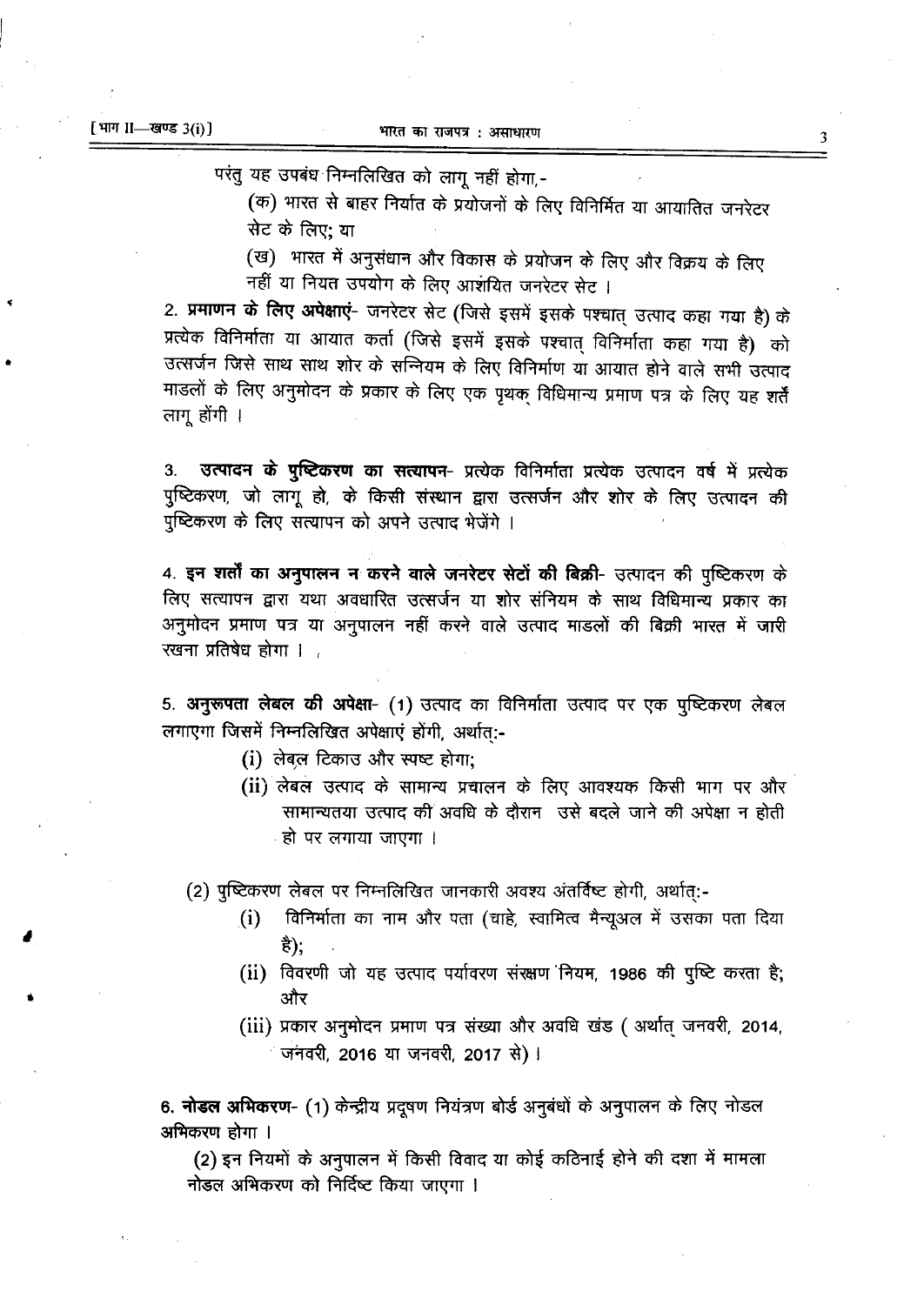(3) नोडल अभिकरण, इन नियमों के अनुपालन से संबंधित सभी मुद्दों पर उसकी सलाह को जिसके अंतर्गत कोई विवाद, यदि कोई हो, के संबंध में क्रमशः उत्सर्जन से संबंधित मुद्दों के लिए एक मानक समिति) और शोर से संबंधित मुद्दों के लिए राष्ट्रीय समिति गठित करेगा।

7.अनुपालन और जांच प्रक्रिया- (1) अनुपालन और जांच प्रक्रिया समय समय पर प्रकाशन अनुसार होगी यदि तत्पश्चात् केन्द्रीय प्रदूषण नियंत्रण बोर्ड द्वारा पुनर्विलोकित की जाती है।

- प्रदूषण नियंत्रण बोर्ड अनुपालन और जांच प्रक्रिया को पुनरीक्षित कर सकेगा ।  $(2)$
- उपर्युक्त पैरा क और पैरा ख में निर्दिष्ट संस्थान उत्सर्जन या शोर के संबंध में  $(3)$ यथा लागू जांच और सत्यापन के ब्यौरे केन्द्रीय प्रदूषण नियंत्रण बोर्ड को वार्षिक रूप से भेजेंगे और केन्द्रीय प्रदूषण नियंत्रण बोर्ड जांच को देखने के लिए अपने पदधारियों को नियुक्त करने को मुक्त होगा";

(ख) क्रम संख्यांक 91 और उससे संबंधित प्रविष्टियों का लोप किया जाएगा ।

[फा. सं. क्यू-15017/07/2012-सीपीडब्ल्यू] डा. राशिद हसन, सलाहकार

टिप्पण :- मूल नियम भारत के राजपत्र में संख्यांक का.आ. 844 (अ), तारीख 19 नवंबर, 1986 द्वारा प्रकाशित किए गए थे और पश्चात्वर्ती संशोधन का.आ. 433 (अ), तारीख 18 अप्रैल, 1987, सा.का.नि. 01(अ), तारीख 1 जनवरी, 2010, सा.का.नि. 61(अ), तारीख 5 फरवरी, 2010, सा.का.नि. 485(अ) तासेख 9 जून, 2010, सा.का.नि. 608(अ), तारीख 21 जुलाई, 2010, सा.का.नि. 739 (अ), तारीख 9 सितंबर, 2010, सा.का.नि. 809(अ), तारीख 4 अक्तूबर, 2010, सा.का.नि. 215 (अ) तारीख 15 मार्च, 2011, सा.का.नि. 221(अ), तारीख 18 मार्च, 2011, सा.का.नि. 354 (अ) तारीख 2 मई, 2011, सा.का.नि. 424 (अ), तारीख 1 जून, 2011 सा.का.नि. 446 (अ), तारीख 13 जून, 2011, सा.का.नि. 152 (अ), तारीख 16 मार्च, 2012, सा.का.नि. 266 (अ), तारीख 30 मार्च, 2012, सा.का.नि. 277 (अ), तारीख 31 मार्च, 2012, सा.का.नि. 820 (अ), तारीख 9 नवंबर, 2012 और सा.का.नि. 820 (अ), तारीख 18 मार्च, 2013 अधिसूचनाओं द्वारा प्रकाशित किए गए।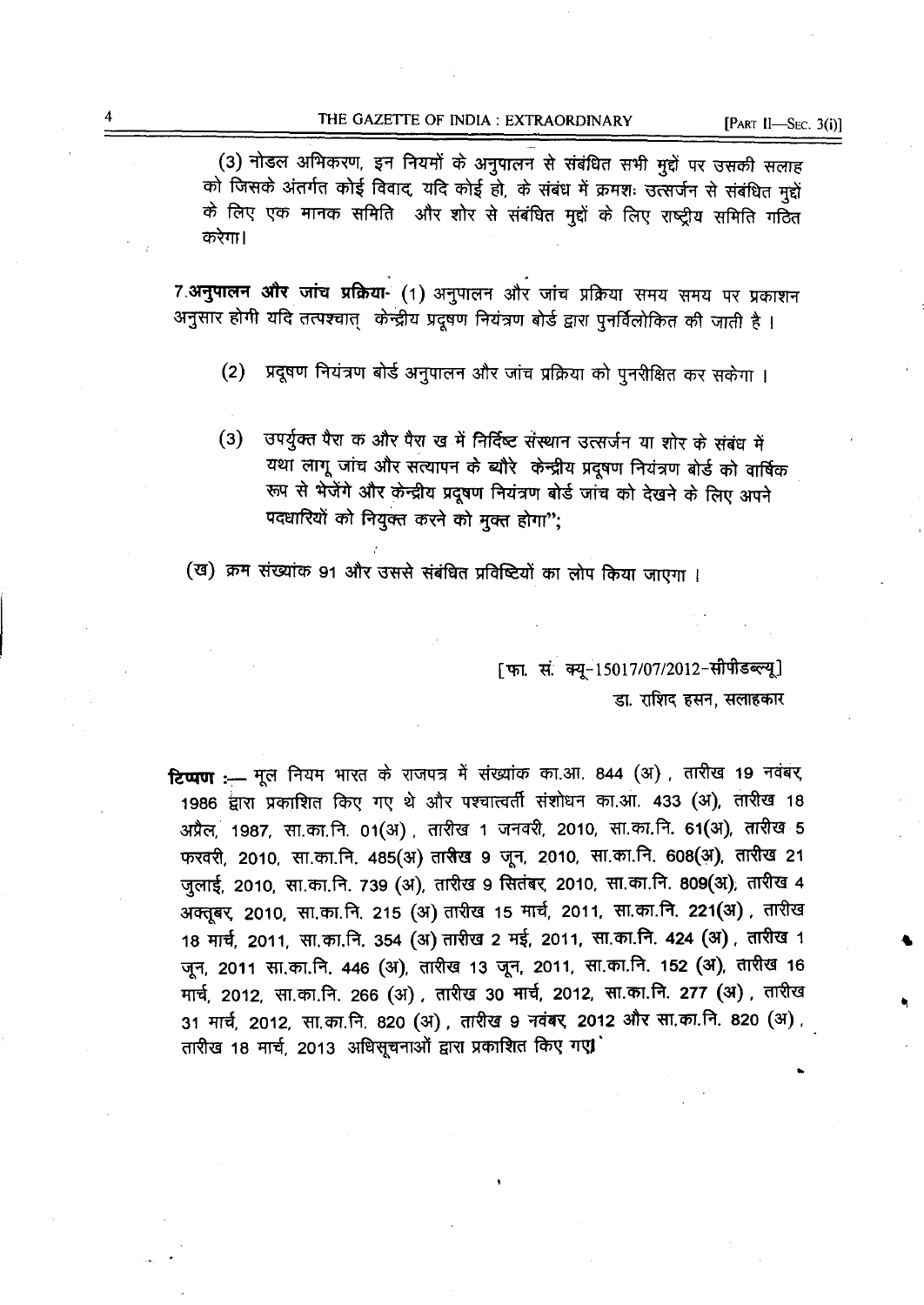### **MINISTRY OF ENVIRONMENT**

#### **NOTIFICATION**

#### **New Delhi, the 7th August, 2013**

**G.S.R. 535(E)**— In exercise of the powers conferred by sections 6 and 25 of the Environment (Protection) Act, 1986 (29 of 1986), the Central Government hereby makes the following rules further to amend the Environment (Protection) Rules, 1986, namely:-

- (1) These rules may be called the Environment (Protection) (Second Amendment) Rules, 2013.
	- (2) They shall come into force on the date of their publication in the Official Gazette.
- 2. In the Environment (Protection) Rules, 1986, in Schedule I,-

(a) for serial number 88, relating to "Emission standards for New Generator Sets (Upto 19 kilowatt) Run on Petrol and Kerosene with Implementation Schedule" and entries relating thereto, the following serial number and entries shall be substituted, namely,-

"88 Generator Sets Run on Petrol and Kerosene

A. **Emission Standards-** The emission standards for Generator sets on Petrol and Kerosene shall be as follows:-

| <b>Class</b> | Displacement (CC) | CO (g/kW-hr) | $HC + NOx (g/kW-hr)$ |
|--------------|-------------------|--------------|----------------------|
|              | Upto 99           | $\leq 250$   |                      |
|              | 99 and upto 225   | ≤ 250        | ≤10                  |
|              | >225              | 250ء ک       |                      |

Test method shall be as specified in SAE J 1088 and the measurement  $(i)$ mode shall be D1-3 mode cycle specified under ISO 8178: Part 4 (Weighting Factor of 0.3 for 100 percent load, 0.5 for 75 percent load and 0.2 for 50 percent load);

Any of the following institutions shall test and certify emission standards for  $(ii)$ the petrol and kerosene based generator sets, at manufacturing stage, namely: -

- The Automotive Research Association of India, Pune (Maharashtra);
- (b) The International Centre for Automotive Technology, Manesar (Haryana);
- The Indian Oil Corporation, Research and Development Centre, Faridabad (Haryana);
- The Indian Institute of Petroleum, Dehradun (Uttarakhand); and

 $3456$   $45/13 - 2$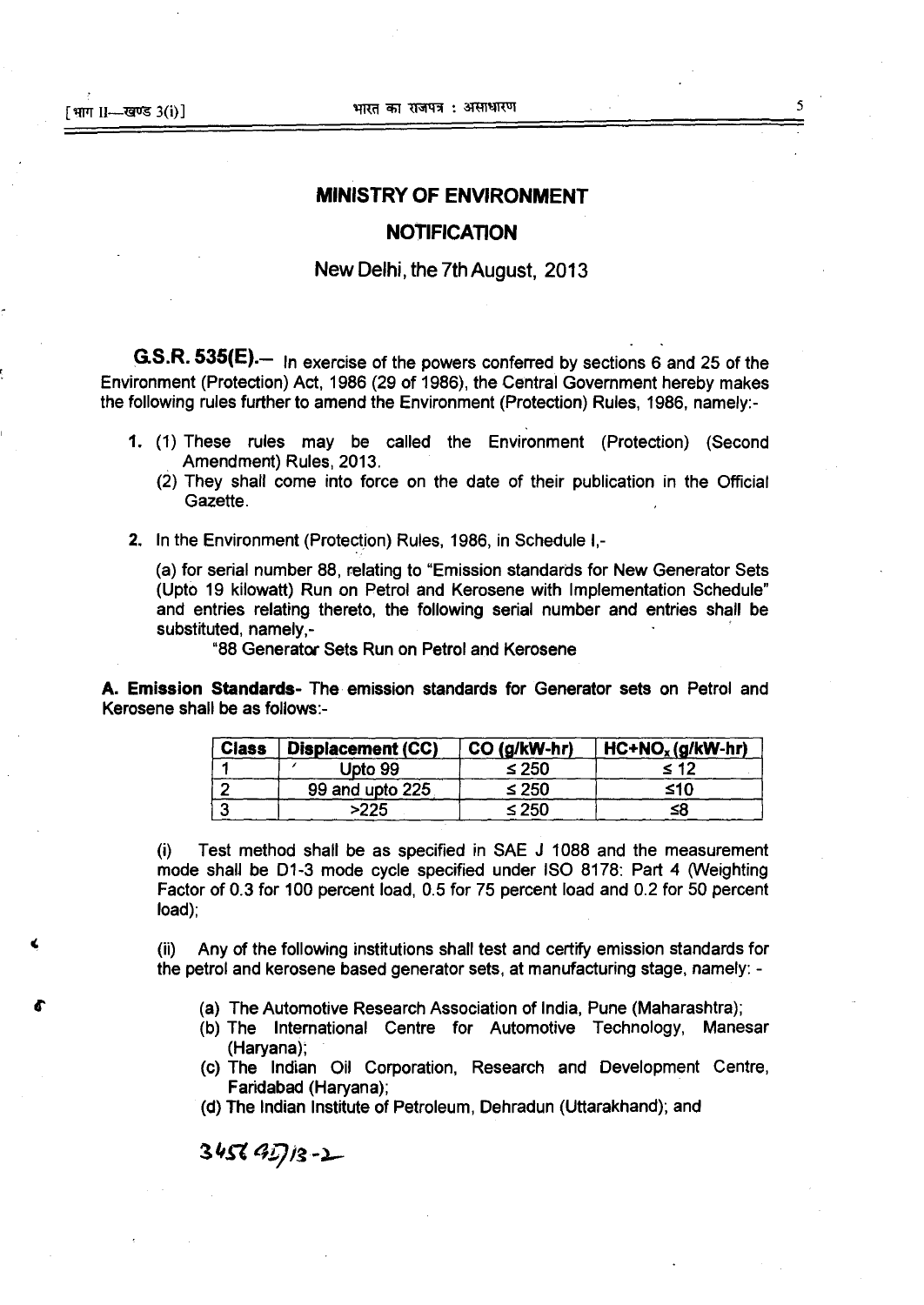(e) The Vehicle Research Development Establishment, Ahmednagar (Maharashtra).

(iii). Type Approval or Conformity of Production certificates in respect of emission standards, issued prior to the date of publication of this notification and valid upto the  $31<sup>st</sup>$  May 2014 or beyond, shall be re-issued considering above revised norms by the respective certification agency.

B. Noise Limits.- (i) The noise limit for new generator sets run with petrol and kerosene shall be as follows:-

|                       | <b>Noise Limits</b> |  |
|-----------------------|---------------------|--|
| Sound Power Level Lwa | 86 dBA              |  |

(ii) Any of the following institutions shall undertake 'type approval' and for Verification of conformity of production' for noise norms for petrol and kerosene gensets, namely :-

- (a) The Automotive Research Association of India, Pune (Maharashtra);
- (b) The International Centre for Automotive Technology, Manesar (Haryana);
- The Fluid Control Research Institute, Palghat (Kerala);
- (d) The National Test House, Ghaziabad (Uttar Pradesh);
- The National Aerospace Laboratory, Bangalore (Karnataka); and
- The Naval Science and Technology Laboratoy, Visakhapatnam (Andhra Pradesh).

#### C. **General Conditions**

1. Applicability.- The stipulations in respect of emissions and noise referred to in entry A and entry B shall apply to all new generator sets using petrol and kerosene as fuel, manufactured in or, imported into India:

Provided that this provision shall not apply to,-

(a) genset manufactured or, imported for the purpose of exports outside India; or,

(b) genset intended for the purpose of Research and Development and not for sale or, captive use in India.

**2. Requirement of certification.-** Every manufacturer or importer (hereinafter referred to as manufacturer) of genset (hereinafter referred to as product) to which these conditions apply shall have a separate valid certificate of type approval for all the product models for emission as well as noise norms being manufactured or imported.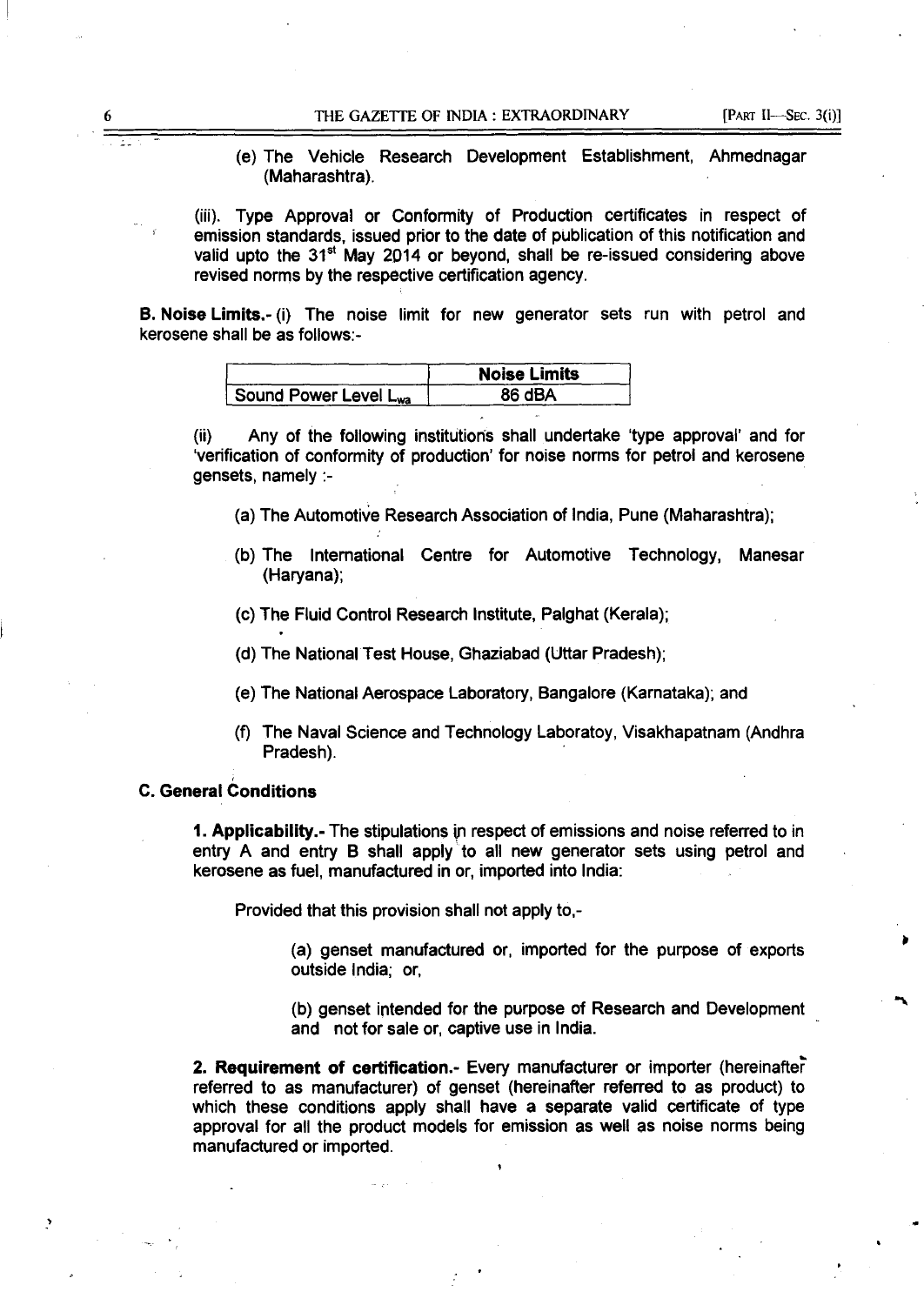f,

**Verification of conformity of production.-** Every manufacturer shall submit its products to the verification for conformity of production for emission and noise, by any of the institutions, as applicable, every conformity of production year.

**Sale of generator sets not complying with these conditions.-** The sale of product model, not having valid type approval certificate, or not complying with the emission or noise norms, as determined by the verification for conformity of production, shall continue to be prohibited in India.

**5. Requirement of conformance labeling.-** (1) The manufacturer of the product shall affix a conformance label on the product containing the following requirements, namely:-

- $(i)$  the label shall be durable and legible;
- (ii) the label shall be affixed on a part necessary for normal operation of the product and not normally requiring replacement during the product life.

(2) The conformance label must contain the following information, namely:-

- name and address of the manufacturer (even, if the address is described in the owners manual);
- (ii) statement that this product conforms to the Environment (Protection) Rules, 1986; and
- (iii) type approval certificate number and time phase (namely from the January 2014, the January 2016 or the January 2017).

**6. Nodal agency.-** (1) The Central Pollution Control Board shall be the nodal agency for implementation of these stipulations.

(2) In case of any dispute or difficulty in implementation of these rules the matter shall be referred to the nodal agency.

(3) The nodal agency shall constitute a Standing Committee for emission related issues and a National Committee for noise related issues, respectively to advice it on all matters related to the implementation of these rules including the dispute, if any.

7. **Compliance and testing procedure.-** (1) The compliance and testing procedure as published from time to time, if reviewed by Central Pollution Control Board shall be followed.

(2) The Central Pollution Control Board may revise the compliance and testing procedure.

The institutes referred to in paragraph A and B above shall submit the testing and certification details in respect of emission or, noise, as applicable to the Central Pollution Control Board, annually and the Central